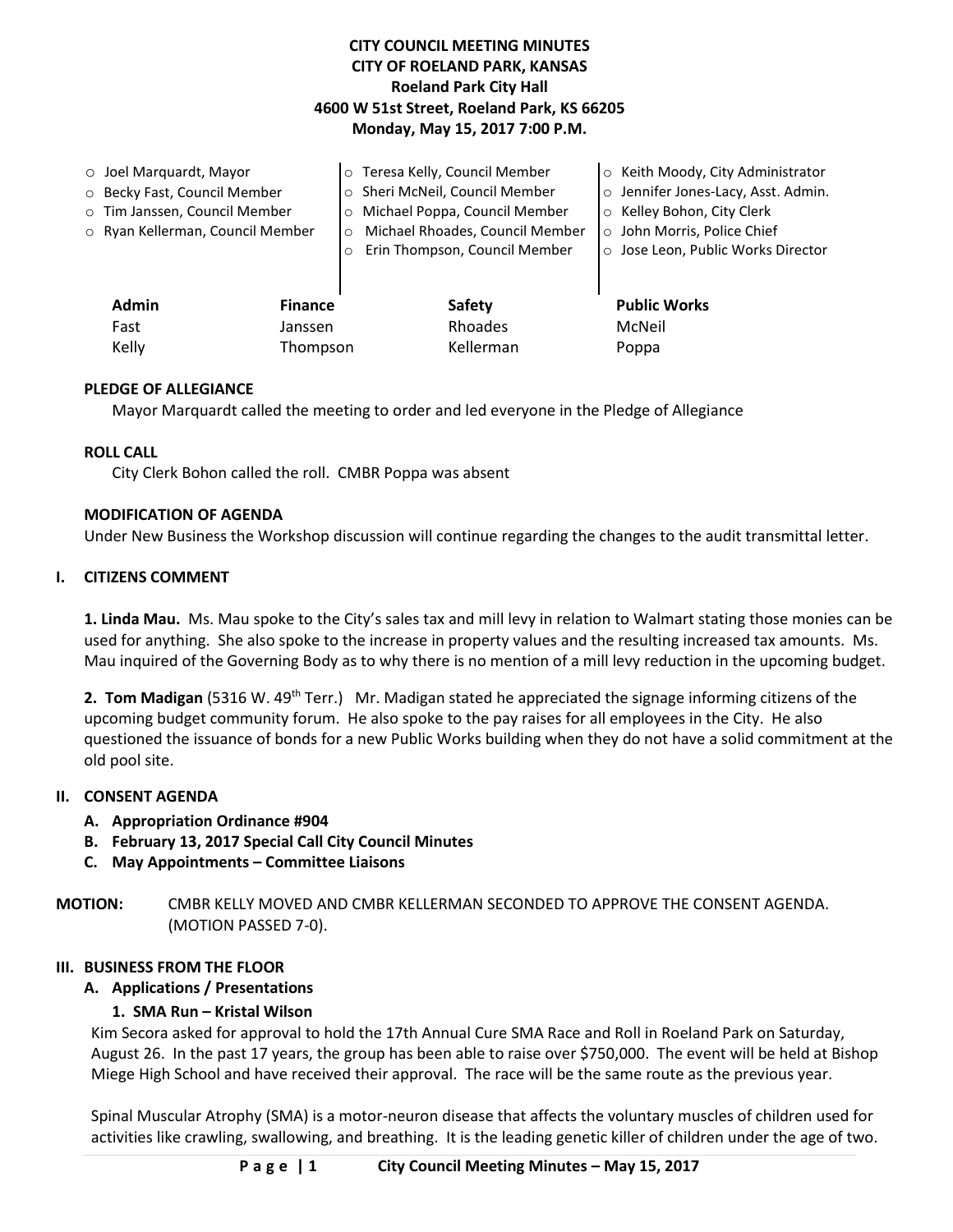There are two surviving children who live in Roeland Park and are now in college. Money raised by SMA is used for treatments as well as supporting families who deal with this on a daily basis, with the hope for ultimately finding a cure.

**MOTION:** CMBR THOMPSON MOVED AND CMBR JANSSEN SECONDED TO APPROVE THE SMA RUN PERMIT FOR AUGUST 26, 2017. (MOTION CARRIED 7-0).

# **2. Community Events – Shea Geist**

Ms. Geist reported that their first event for 2017 was the Easter Egg Hunt. There were approximately 67 children and their families in attendance. The ladies from the crafting group at the Community Center stuffed 1,400 eggs for the hunt. The group is a member of the Events Committee although they are not a voting member, but Ms. Geist acknowledged it is of a great benefit to have their support. A local Boy Scout and Girl Scout troop assisted with hiding the eggs. They recovered about 1,300 eggs. The total expenditures for the event were \$354.52. Ms. Geist thanked the Councilmembers who came to the event and had their picture taken with the bunny. She added that Representative Melissa Rooker also was at the event.

Party in Arrr Park is the next upcoming event. They have scheduled Roeland Park residents Leslie and Jay's Laughing Matters to provide the entertainment. The first part of the day will be the children's pirate-themed party. At 1:00 p.m. the party will switch to Party in Arrr Park. The Sustainability Committee is sponsoring a bike safety presentation by Laura Steele from WalkBikeKC. They will also be giving away a bike and free helmets. Other activities will include a water balloon fight, a watermelon eating contest, and a hula-hoop contest. The committee continues to seek donations to help with those events. Ms. Geist also thanked the Council for issuing the alcohol permit.

CMBR McNeil asked if there was a time limit on the consumption of alcohol in the park. Ms. Geist said they were leaving it up to common sense and were not encouraging alcohol during the children's events.

Police Chief Morris said he would be there and monitor the events.

CMBR Fast asked if this event could be a sponsored ad for a Facebook ad.

Ms. Geist said a flyer will be distributed for the event. She also said expenditures to date on this event are \$400, which has gone towards the portable toilet and the Laughing Matters group. She reiterated they are continuing to seek additional sponsors for the event.

CMBR Janssen said he likes the idea of the bike raffle and would like to see that incorporated into the flyer.

Mayor Marquardt said Ms. Geist should feel free to come before the Council to ask for additional funds if they are needed. He added that he and the Governing Body appreciate all the work they do.

Barktoberfest will the next upcoming event in October and more information will follow at a later time.

## **IV. MAYOR'S REPORT**

Mayor Marquardt asked CMBR Kelly to report on the Bike-Walk-Roll that took place earlier in the month.

CMBR Kelly reported that the county, City staff, including Public Works and Public Safety, and the school district worked together and received a grant for \$25,000 that allowed them a two-day workshop with Peter Lagerwey. Mr. Lagerwey is a traffic expert under contract with the University of North Carolina Highway Safety Research Center who meets with groups to help evaluate bike and pedestrian safety in their community. The group walked and rode a bus around Roeland Park and is now working on a preliminary report that will be brought to staff and be a useful tool for Public Works and the safety department to look at the way streets are, crosswalks, and sidewalks. On May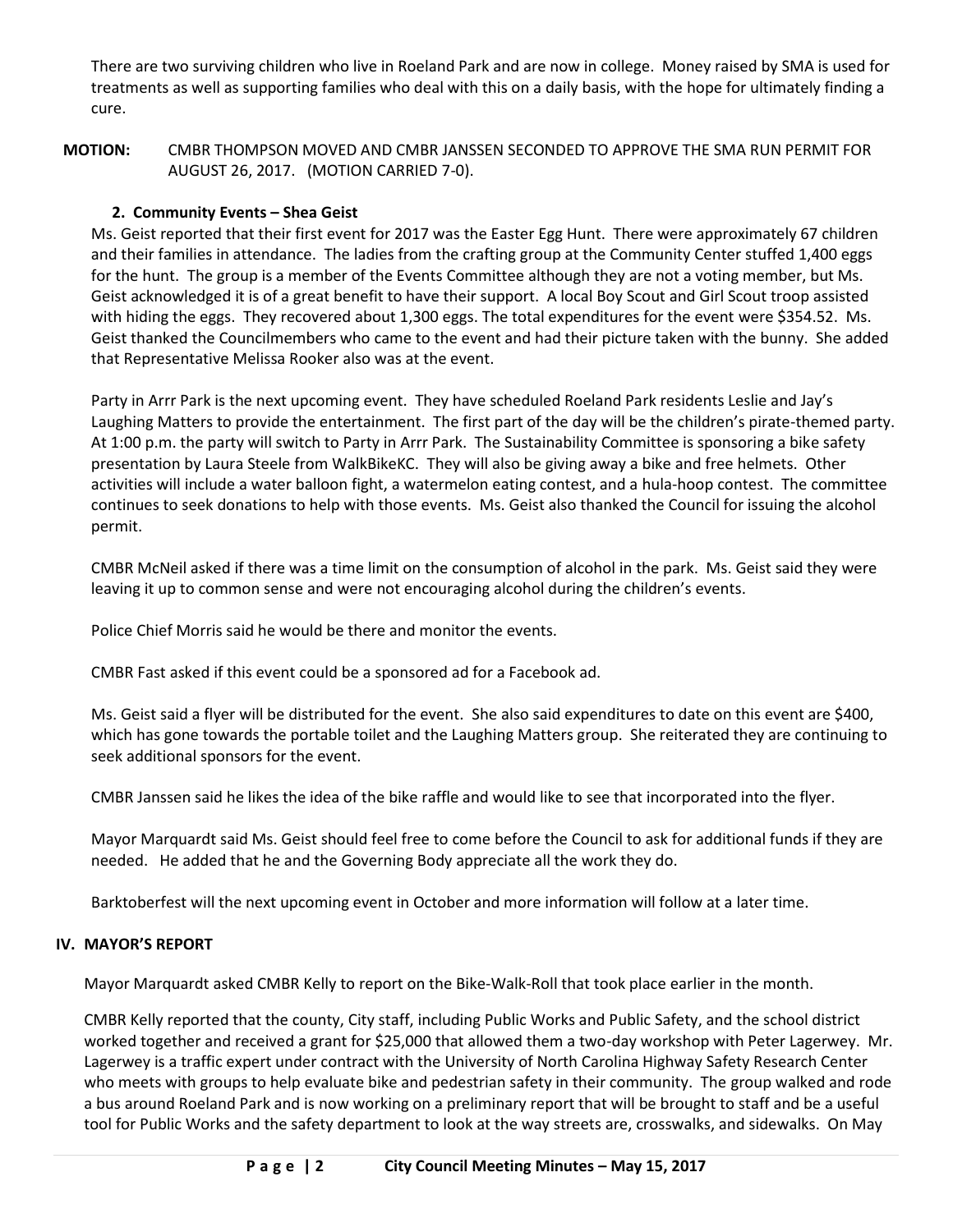4th over 100 children rode their bikes, walked or rode scooters to school. In attendance was Kenny Southwick, Interim Superintendent from the Shawnee Mission School District and the BikeWalkKC safety program where children had the ability to earn a bike. They also now have a bike club. The group will be meeting with parents and following up with participant input on the routes which will be worked into the final report. This is a pilot program they hope to be able to replicate to pass around to other schools in the district as well as private schools.

Mayor Marquardt said he attended the event and they recognized those who helped in developing the program. They did not, however, recognize CMBR Kelly who started this project and has kept it moving forward and who has also volunteered to work with the school. He thanked her for starting this project for the school.

## **V. WORKSHOP AND COMMITTEE REPORTS**

### **A. Workshop Summary**

CMBR Fast reviewed the Workshop discussion items that included the City's reserves and outstanding debt. Also reviewed were trends in primary revenues. The Governing Body discussed the City's re-branding and creative process. There was an update on the May committee appointments. Rezoning and Preliminary Development for the Old Pool Site will be discussed further under New Business on the agenda. There will also be further discussion on the bond issue.

## **VI. REPORTS OF CITY LIAISONS**

*There were no reports given.* 

#### **VII. UNFINISHED BUSINESS**

*There was no Unfinished Business discussed.*

#### **VIII. NEW BUSINESS**

## **A. Rezoning of Old Pool Site (The Rocks) Ordinance**

City Administrator Moody said the rezoning is related to the development at the northeast corner of 48th Street and Roe Boulevard. The rezoning is consistent with City's Comprehensive Plan and the anticipated uses are permitted uses within this category.

CMBR Kellerman asked where the name "The Rocks" came from. City Administrator Moody said the ad hoc committee came up with the term as it is required to have a title to a plat. Ms. Jones-Lacy added it is only the name for the plat, not the name for the development.

CMBR Kellerman added that it should be made official if they are going to add it on the plat.

**MOTION:** CMBR THOMPSON MOVED AND CMBR KELLY SECONDED TO APPROVE REZONING AT 4800 ROE PARKWAY TO CB-2 ALLOWING FOR A HOTEL AND AN ADVENTURE ROPES COURSE AND A SIT-DOWN BAR AND RESTAURANT. (MOTION CARRIED 7-0)

## **B. Preliminary Development Plan (The Rocks)**

City Administrator Moody said that subdivision/zoning regulations require that it is accompanied by a development plan.

**MOTION:** CMBR THOMPSON MOVED AND CMBR RHOADES SECONDED TO APPROVE THE PRELIMINARY DEVELOPMENT FOR THE ROCKS AT 4800 ROE PARKWAY AS SUBMITTED. (MOTION CARRIED 7-0).

## **C. Future Initiatives in the Letter of Transmittal in the Comprehensive Financial Report**

CMBR Kellerman said it was the majority of the Council who wished to eliminate the City Administrator's recommendation of issuing \$2 million in general obligation bonds every three years. In its stead they could have a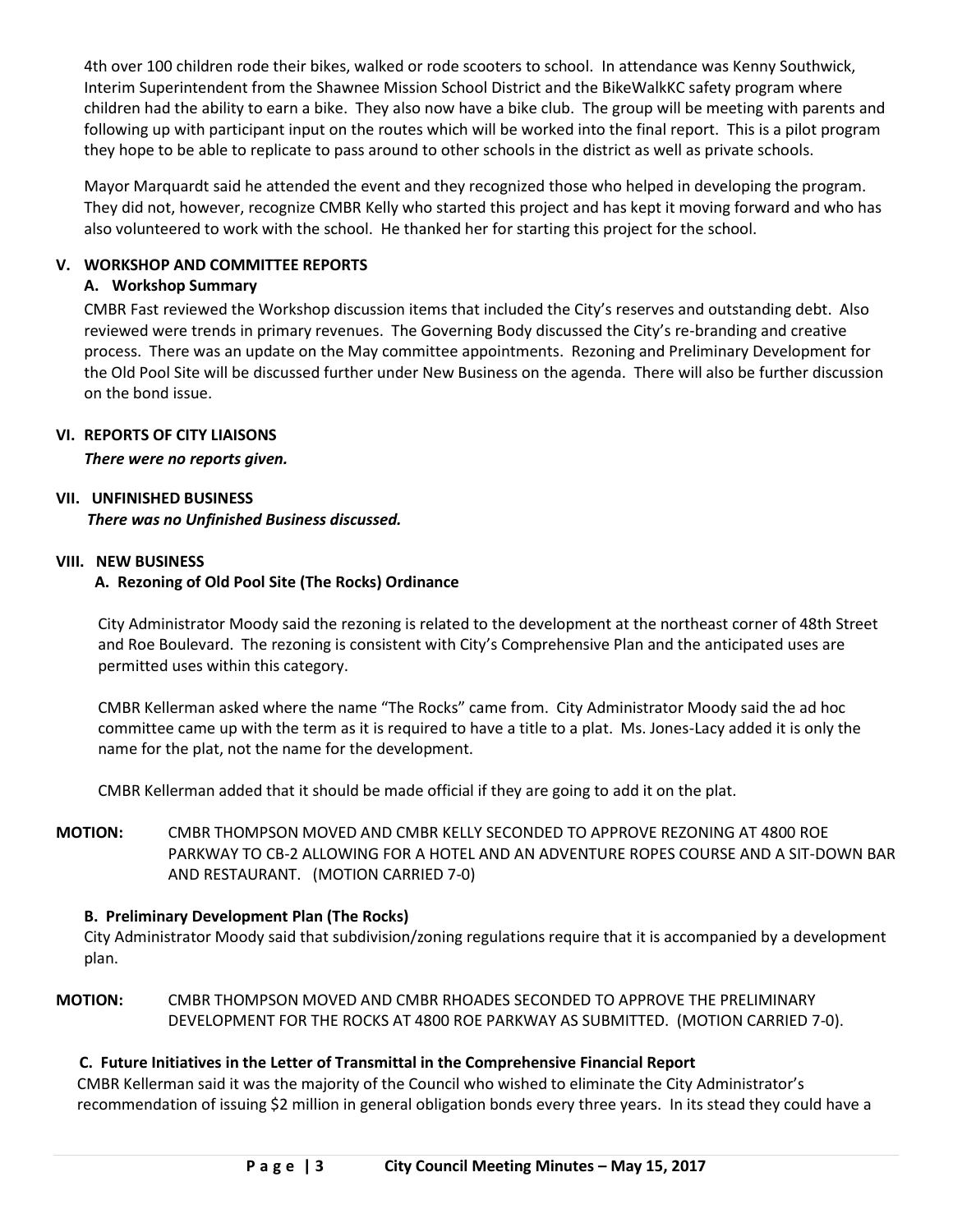resolution that they would have a no interest, no debt payment plan. He added that while this comment in the letter was a mistake, he questioned whether there were other errors in the report.

City Administrator Moody said the report itself is based on data from the previous year and Ms. Jones-Lacy added that she would remove the remarks about general obligation bonds from the report.

Ms. Jones-Lacy said the transmittal letter is the only section of the audit that has management discussion analysis. The remainder of the report is data-driven. She will also need all copies of the audit returned in order for the change to be made.

### **IX. ORDINANCES AND RESOLUTIONS:**

**A. Special Event Permit Regulation Changes – Remanded from Council**

CMBR Fast wanted to see an ordinance that had a limit on the number of signs.

City Attorney Mauer said he could create an ordinance that would make that possible, but there is currently a limitation that once the sign becomes tattered or torn, then the City can ask it to have it removed.

**MOTION:** CMBR JANSSEN MOVED AND CMBR RHOADES SECONDED TO APPROVE ORDINANCE 949. (MOTION CARRIED 4-3 WITH CMBRS FAST, THOMPSON AND KELLY VOTING NO.)

## **POLL THE COUNCIL**

FAST - N MCNEIL - Y JANSSEN - Y RHOADES - Y KELLERMAN - Y THOMPSON - N KELLY - N

## **X. WORKSHOP ITEMS:**

## **A. First Quarter Financials**

Ms. Jones-Lacy provided the highlights of the budget noting that revenues are looking good. Property taxes in the first quarter of 2017 generated \$1.1 million, which is a 5.2 percent increase over last year at this time. Sales taxes continue to improve and are 4.3 percent above last year and over what was budgeted for this time. Franchise fees continue to fluctuate and are something they continue to closely watch. Collections are 4.7 percent higher than in 2016, however, they are 5 percent lower than projections. Natural gas is up 23 percent and is the only utility which has seen an increase as prices continue to rise. Court fines are down 15.9 percent in 2017 compared to last year. This was anticipated due to a reduced fee schedule.

Revenues have increased in the General Fund \$32,691. Expenditures in the General Fund through March 2017 are at 19.2 percent of projected expenditures.

Ms. Jones-Lacy noted that the City started out investing \$2.4 million which has increased to \$6.2 million invested. This year they have collected almost \$14,000 in interest payments.

Ms. Jones-Lacy reviewed the transfers in and out of funds as some of the projections do change. They will see that debt service begins to drop in 2019 as items are paid off.

In the first quarter of 2017, the City has issued 109 building permits for a value of \$2.1 million, which is the highest they have seen in the first quarter in the past six years. This number is anticipated to continue to increase and is a good economic indicator for Roeland Park.

#### **B. Solid Waste Service Contract Discussion**

City Administrator Moody stated that staff recommends working with Westwood and Fairway through MARC on a three-year service agreement with WCA with two one-year renewals at a rate of \$15.17 per home per month. WCA presented the lowest cost proposal and has majority support from the representatives on the interview panel from the three cities. Staff does recognize that recent services from WCA have not met expectations and that remaining with WCA is not ideal. The next most affordable proposal is ten percent higher than WCA, which is an additional \$19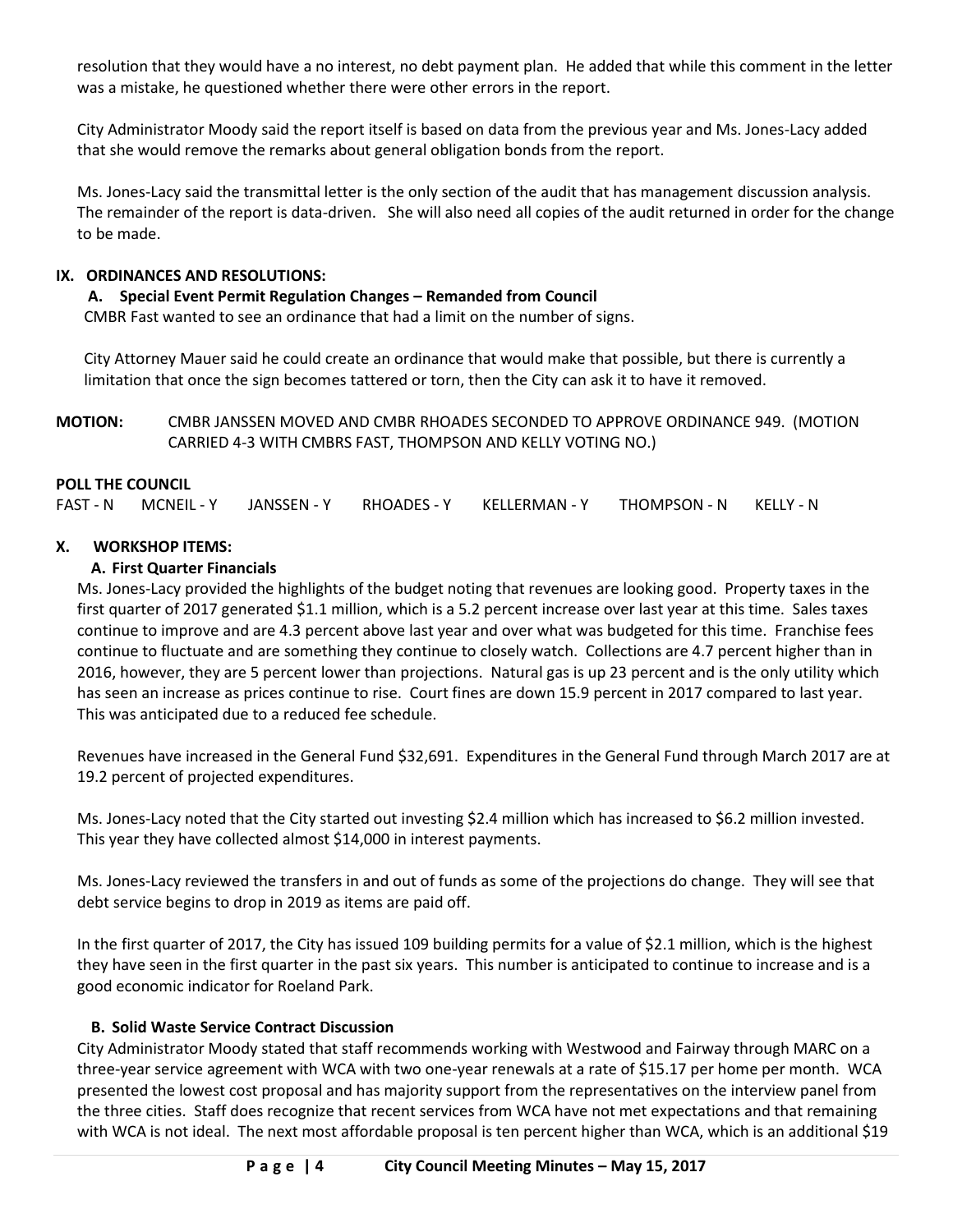per home per year, and is from a firm that has also had service delivery problems. WCA has presented methods that they are now using to manage service quality.

CMBR McNeil asked why Jim's Disposal Service was not brought forward. City Administrator Moody they did not score high enough to garner an interview.

CMBR Fast asked what recourse they have if service does not improve with WCA. City Administrator Moody said they have the ability to find them in violation of their performance terms.

(Roeland Park City Council in Recess)

(Break in Recording)

Discussions resumed about penalties in the current suggested contract. City Administrator Moody said there are two types of penalties, one for a missed service for an individual and another penalty if they've missed an area or missed the entire City.

The Council discussed monetary penalties to WCA for not performing and also the steps they are taking to reduce the number of incidents.

Mayor Marquardt thanked City Attorney Mauer for attending the Council meeting, but he did not need to remain for the remaining Workshop items discussion. Mr. Mauer then left the meeting.

CMBR Fast said it is wrong to continue with a company that has provided them with bad service and then to give them a 22 percent rate increase.

Mayor Marquardt asked why the second lowest bidder, Jim's, was not given an interview opportunity. City Administrator Moody said they did not have the experience and were not a large enough agency.

CMBR McNeil said she was absolutely against WCA being given any kind of a contract with the City again. WCA literature states they should tie, bag or bundle yard waste in a biodegradable bag. When she spoke with them they told her you could use a yard container. Ms. McNeil recommended if they move forward with WCA that language be designated in the contract.

CMBR Rhoades asked if the fines imposed on WCA would be refunded to the inconvenienced residents or go directly to the City. City Administrator Moody said that would be a decision of the City Council.

CMBR Thompson said she would support working with Westwood and Fairway in contracting a waste disposal service.

Mayor Marquardt said the penalties are fairly low to cause any change in action.

CMBR Fast said she would hate to walk away from working with the other cities, but would like to see stronger penalties and more options to leave.

CMBR McNeil said it was a shame they didn't give Jim's a chance as they are a small locally-owned business. Her choice would be Waste Management, a Kansas company that benefits Kansas and their yard waste is free to Johnson County residents.

CMBR Janssen said he scored WCA first and Waste Management a close second. WCA's price was lowest and they were putting in place external and internal performance measures and working to improve their service. He added that all the companies are experiencing labor issues. He said Republic is more of a commercial company trying to break into the residential market and do not have a proven residential track record.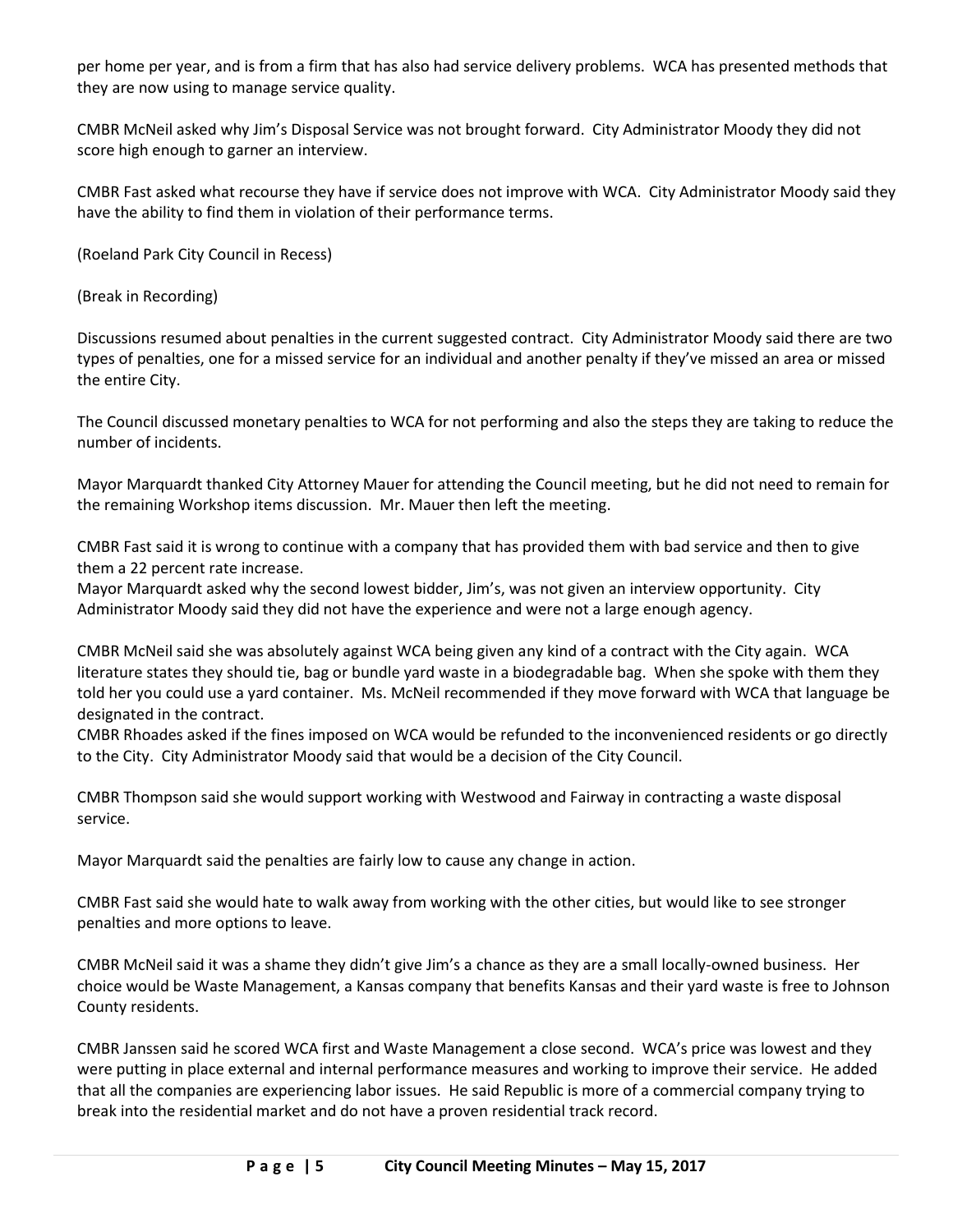CMBR Rhoades said it all comes down to price and as long as they hold them accountable and levy fines for nonservice.

CMBR Kellerman added that they have given WCA many opportunities and felt the problems should have been remedied, but they were not and continue. He said he would like to know the amount of complaints that have come into the City. He then added as a City they should not continue with a company that has given them so many issues.

CMBR Kelly said she supports continuing with the other two cities in utilizing WCA with additional things built into the contract for accountability. Ms. Kelly added that she has seen an improvement in service in her area.

Mayor Marquardt said he too has had problems in the past with WCA, but has not had any this year.

# **C. Select Website Design and Hosting Firm**

City Clerk Bohon said staff is recommending selecting CivicPlus for website design and hosting. She would like to begin working on getting the process started, but recommends the City finish the logo before starting the website process.

CMBR Fast recommended everyone should visit the City of Manhattan's website as they use CivicPlus as their web host. It provides a lot of opportunities for civic engagement. People can take surveys, watch videos, and it also allows for mass notification and permits, and is a very integrative website. They provide training and also will redo the website every four years for no charge.

Ms. Bohon said CivicPlus is projected to cost \$14,900, which is under the \$20,000 budgeted amount. City Administrator Moody said they are looking for agreement from the Council so they can begin the paperwork to present to Council for approval.

CMBR Rhoades said he would like to review all the proposals that were submitted.

There was majority consensus to move forward.

## **D. 2018 Budget Review – Continued**

City Administrator Moody gave the presentation that will be presented at the community forum. He said the citizen satisfaction survey was used to create priorities for 2018. They also incorporated items that were considered below benchmarks to help develop City goals. He also reviewed the cost of living increases from \$13,676 in 2011 to \$14,905 in 2016, which is at the high end for Johnson County communities.

Mr. Moody noted there were some changes to goals and objectives for the City including the Novus agenda and the high priority sidewalk extension.

CMBR McNeil asked about a shade structure planned near the snack bar as there is already a lot of shade in that area. City Administrator Moody said one structure is in disrepair and the other is approaching 20 years and in need of repair. This item is just in anticipation of replacing the existing one. The shade structure objective was reduced by \$10,000.

The dead tree removal objective has been added as a line item in the budget.

Staff also needs direction on the *Roeland Parker* newsletter as far as page length, size and color. Ms. Bohon has provided several options for the Council to choose from.

CMBR Kelly would like to see Council actions added to the newsletter.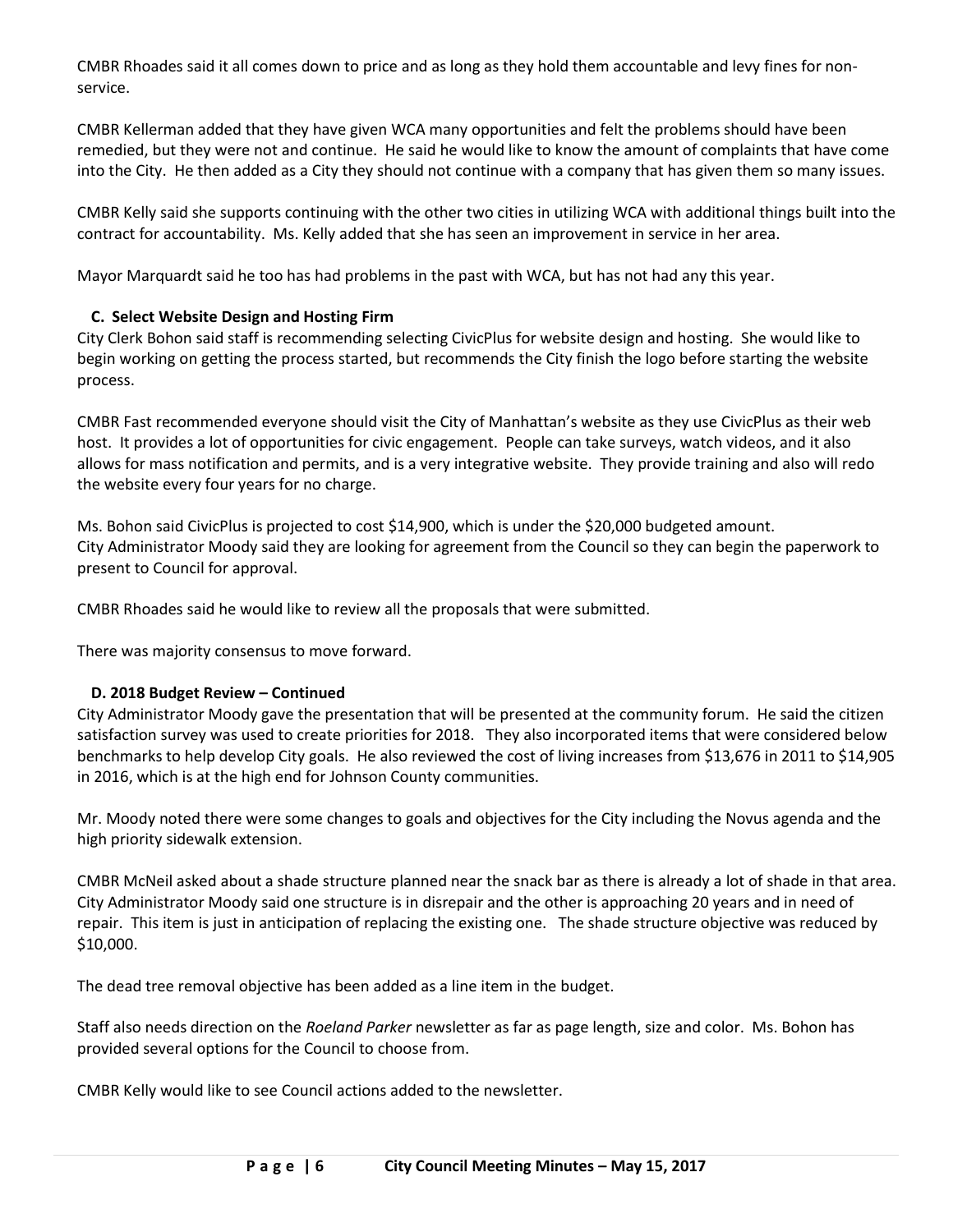City Administrator Moody said the CIP does not have any year changes or cost changes in the project, but does reflect a change in funding source. Bonds have been removed and replaced with reserves or TIF funds.

Mayor Marquardt asked if this method is sustainable and would it use up all reserves. City Administrator Moody said based on projections through 2023 the plan appears sustainable with a projection of lowering the mill levy by two and not issuing bonds. City Administrator Moody said it is because there is less of a need in the debt service fund to maintain the higher fund level.

CMBR Fast said what they were asking for was a two mill decrease in the General Fund to have some expenses reduced. The report shows a pulling from the reserves, which they did not want touched, and then moved to the CIP and this does not reflect what many of the Council had discussed. They wanted to protect the reserves and wanted expenses reduced in the General Fund.

City Administrator Moody said the reserves are maintained at the benchmarks established as a Council.

Mayor Marquardt said he was not feeling well and left the meeting turning it over to CMBR Fast.

City Administrator Moody said the budget reflects a one percent annual increase.

CMBR Thompson said she would like to see the budget alternatives discussed at the community forum.

CMBR Rhoades asked if it was possible to have a budget without borrowing. City Administrator Moody said he believed the City can avoid borrowing.

CMBR Kellerman said they always get confused during discussion of Workshop items during the Council meeting and would like to see it moved to after Council.

CMBR Fast said this was a discussion for another time.

City Administrator Moody presented a graph that depicted past merit increases noting that the City had not been able to provide increases annually. CMBR Fast said she did not support having that item in the budget. She would support discussing it in greater detail in November and to add it to next year's budget.

City Administrator Moody will present the survey information from MARC to the Council when they receive it. The information will be beneficial for an adjustment to the pay scale that would take effect as of January 1, 2018. This does not mean that anyone's pay will increase, it is just an adjustment in the range. They need to ask themselves how their current wages compare to the area and are they relevant to the current market. He would like to see an adjustment made for some employees who have been with the City for a number of years, have gained experienced being paid below market and, therefore, have a higher potential to be attracted away.

City Administrator Moody said they will present the two mill reduction and no bonds at the community forum. City Administrator Moody believes as long as they can use the TIF funds on the CIP projects which will require an amendment to the CIP project description, which Council will need to do with adoption of the budget.

#### **XI. REPORTS OF CITY OFFICIALS:**

City Clerk Bohon recommended rescheduling the July  $3<sup>rd</sup>$  Workshop to July  $10<sup>th</sup>$  to which everyone agreed. The Recycling event has been rescheduled for Saturday, September 16<sup>th</sup>.